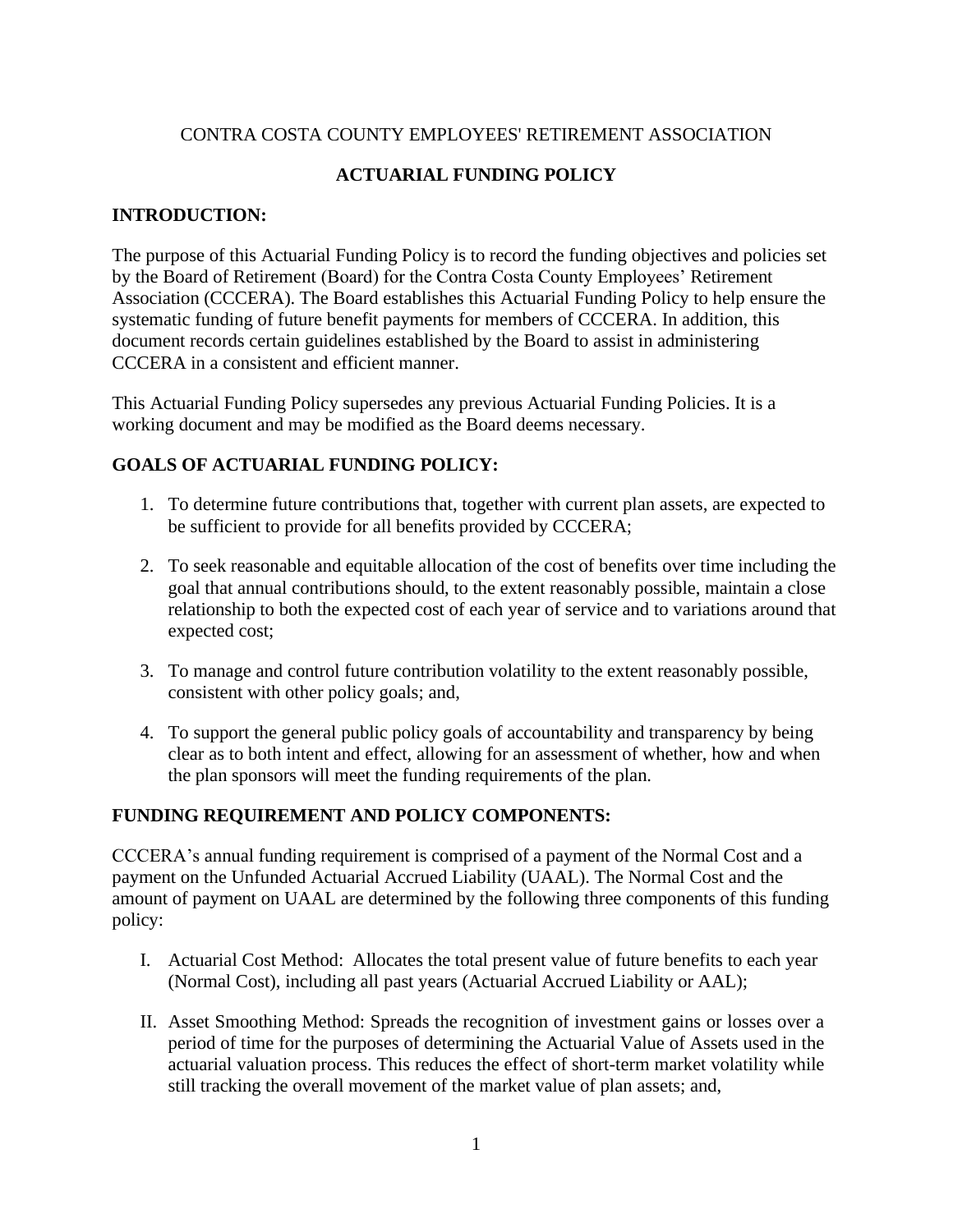III. Amortization Policy: Determines the length of time and the structure of the increase or decrease in contributions required to systemically (1) fund any Unfunded Actuarial Accrued Liability or UAAL, or (2) recognize any surplus, i.e., any assets in excess of the AAL.

# **I. Actuarial Cost Method:**

The Entry Age method shall be applied to the projected benefits in determining the Normal Cost and the AAL. The Normal Cost shall be determined as a level percent of payroll on an individual basis for each active member.

## **II. Asset Smoothing Method:**

The investment gains or losses of each valuation period, as a result of comparing the actual market return to the expected market return, shall be recognized in level amounts over 5 years in calculating the Actuarial Value of Assets.

This policy anticipates that future circumstances may warrant adjustments to change the pattern of the recognition of the net deferred investment gains or losses after a period of significant market change followed by a period of market correction, upon receiving an analysis from CCCERA's actuary. Such adjustments would be appropriate when the net deferred investment gains or losses are relatively small (i.e., the actuarial and market values are very close together), but the recognition of that net deferred amount is markedly non-level. Any such adjustment would be made subject to the following conditions:

- $\triangleright$  The net deferred investment gains or losses are unchanged as of the date of the adjustment; and,
- ➢ The period over which the net deferred investment gains and losses are fully recognized is unchanged as of the date of the adjustment.

# **III. Amortization Policy:**

- $\triangleright$  The UAAL (i.e., the difference between the AAL and the Valuation Value of Assets) as of December 31, 2012 shall continue to be amortized over separate amortization layers based on the valuations during which each separate layer was previously established.
- ➢ Any new UAAL as a result of actuarial gains or losses identified in the annual valuation as of December 31 will be amortized over a period of 18 years.
- $\triangleright$  Any new UAAL as a result of change in actuarial assumptions or methods will be amortized over a period of 18 years.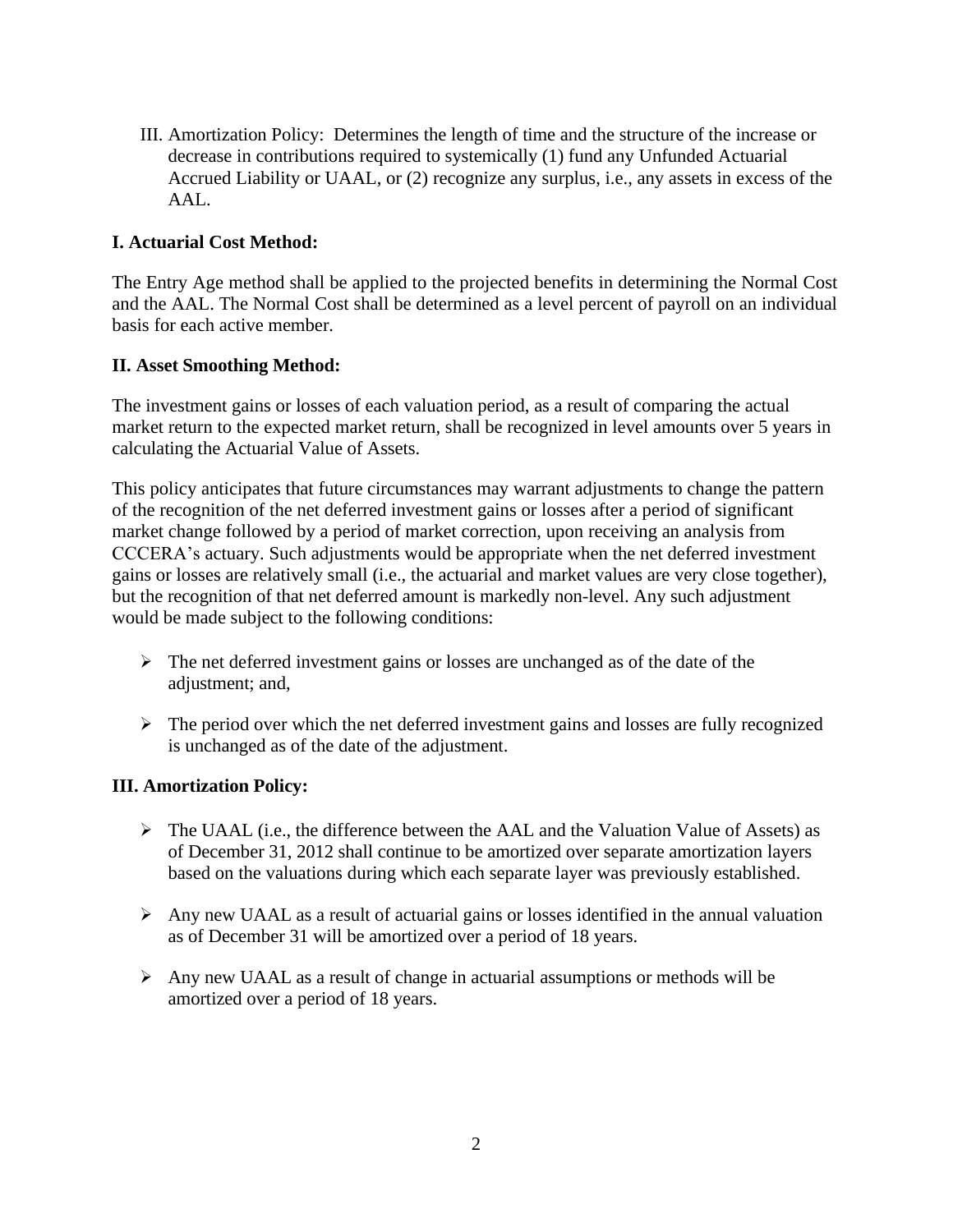- ➢ Unless the Board adopts an alternative amortization period after receiving an actuarial analysis<sup>1</sup>:
	- a. with the exception noted in b., below, the increase in UAAL as a result of any plan amendments will be amortized over a period of 10 years;
	- b. the entire increase in UAAL resulting from a temporary retirement incentive will be funded in full upon adoption of the incentive. If the increase in UAAL is due to the impact of benefits resulting from additional service permitted in Section 31641.04 of the 1937 CERL (Golden Handshake), the entire increase in UAAL will be funded in full upon adoption of the Golden Handshake.
- ➢ UAAL shall be amortized over "closed" amortization periods so that the amortization period for each layer decreases by one year with each actuarial valuation.
- $\triangleright$  UAAL shall be amortized as a level percentage of payroll so that the amortization amount in each year during the amortization period shall be expected to be a level percentage of covered payroll, taking into consideration the current assumption for general payroll increase.
- ➢ If an overfunding or "surplus" exists (i.e., the Valuation Value of Assets exceeds the AAL, so that the total of all UAAL amortization layers become negative), any prior UAAL amortization layers will be considered fully amortized, and any subsequent UAAL will be amortized as the first of a new series of amortization layers, using the above amortization periods.

If the surplus exceeds 20% of the AAL per Section 7522.52 of the Government Code, then the amount of such surplus in excess of 20% of the AAL (and any subsequent surpluses in excess of that amount) will be amortized over an "open" amortization period of 30 years, but only if the other conditions of Section 7522.52 have also been met. If those conditions are not met, then the surplus will not be amortized and the full Normal Cost will be contributed.

 $\triangleright$  These amortization policy components will generally apply separately to each of CCCERA's UAAL cost groups with the exception that the conditions of Section 7522.52 apply to the total plan.

# **OTHER POLICY CONSIDERATIONS:**

Adjustment for 18-Month Delay in Rate Implementation

 $<sup>1</sup>$  In particular, the Board may incorporate into the amortization period demographic matching</sup> specific to the plan amendment. This could entail using the remaining active future service for plan changes that affect actives. For plan changes that affect retirees, this could entail using the remaining life expectancy for retirees or the period over which the increased cash flow to retirees is expected to be paid.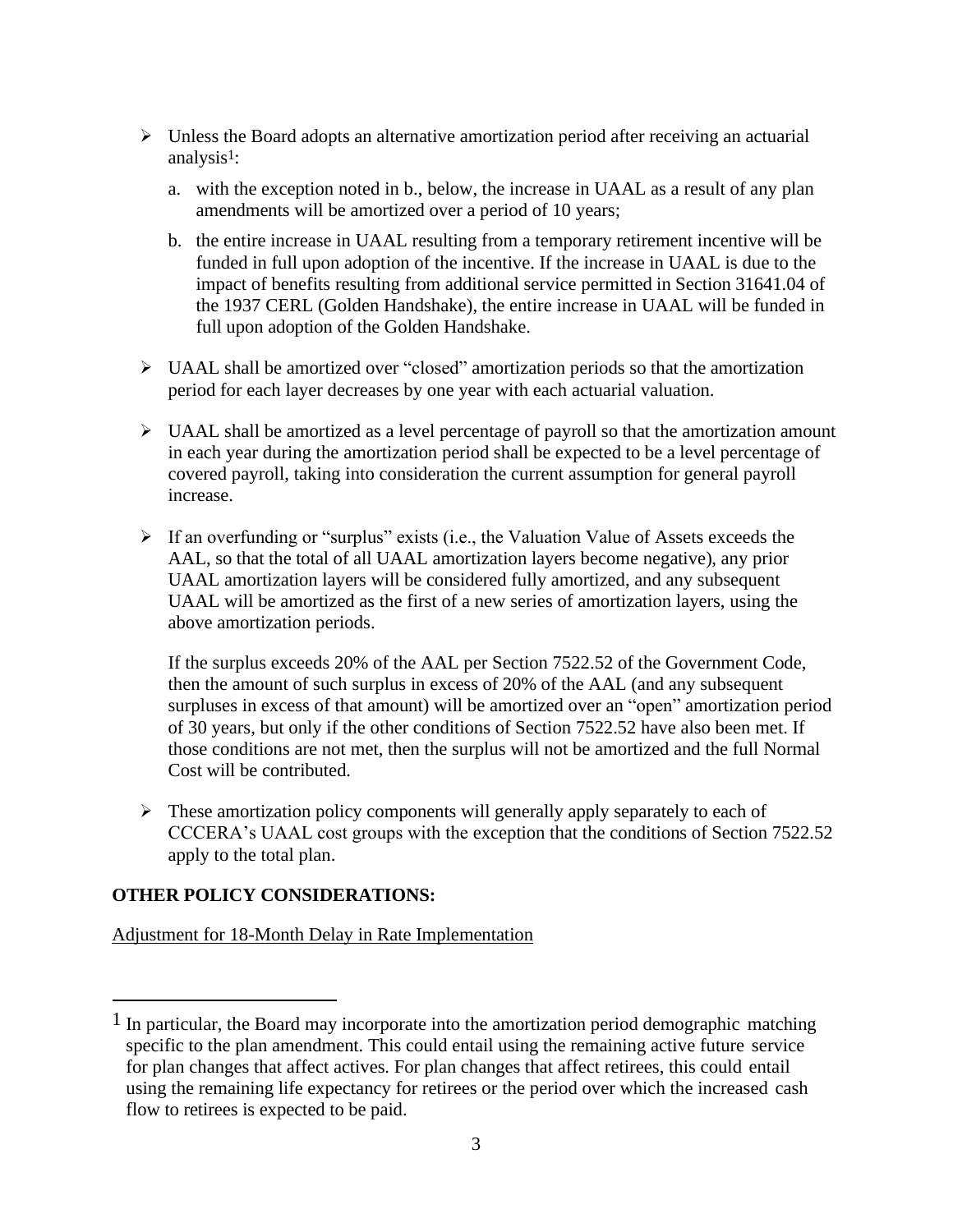In order to allow employers to more accurately budget for pension contributions and other practical considerations, the contribution rates determined in each valuation (as of December 31) will apply to the 12-month period beginning 18 months after the valuation date. Any shortfall or excess contributions as a result of the implementation lag will be amortized as part of CCCERA's UAAL in the following valuation.

### Implementation of Contribution Rate Change Due to Plan Amendment

Any change in contribution rate requirement that results from a plan amendment is generally implemented on the effective date of the plan amendment or as soon as administratively feasible.

#### Cost Sharing Arrangements

Starting with the December 31, 2009 Actuarial Valuation, the Board took action to depool CCCERA's assets, liabilities and Normal Cost by employer when determining employer contribution rates. The Board action included a review of experience back to December 31, 2002. This did not involve recalculation of any employer rates prior to December 31, 2009. However, it did involve establishing the depooled assets so as to reflect the separate experience of the employers in each individual cost group from December 31, 2002 through December 31, 2009. In addition, the Board took action to discontinue certain cost sharing adjustments for both member and employer contribution rates for General Tier 1 and Safety Tier A.

Even under the depooling structure, there are a few remaining cost sharing arrangements. Here is a summary of the ongoing cost sharing arrangements:

➢ Smaller employers (less than 50 active members) are pooled with the applicable County tier.

From the December 31, 2009 through the December 31, 2018 valuations, safety members from the East Contra Costa Fire Protection District were pooled with safety members of the Contra Costa County Fire Protection District. Starting with the December 31, 2019 valuation, the safety members of the East Contra Costa Fire Protection District were depooled from safety members of the Contra Costa County Fire Protection District, based on the AAL method.

 $\triangleright$  Due to a statutory requirement, the Superior Court is pooled with the County regardless of how many members the Court has.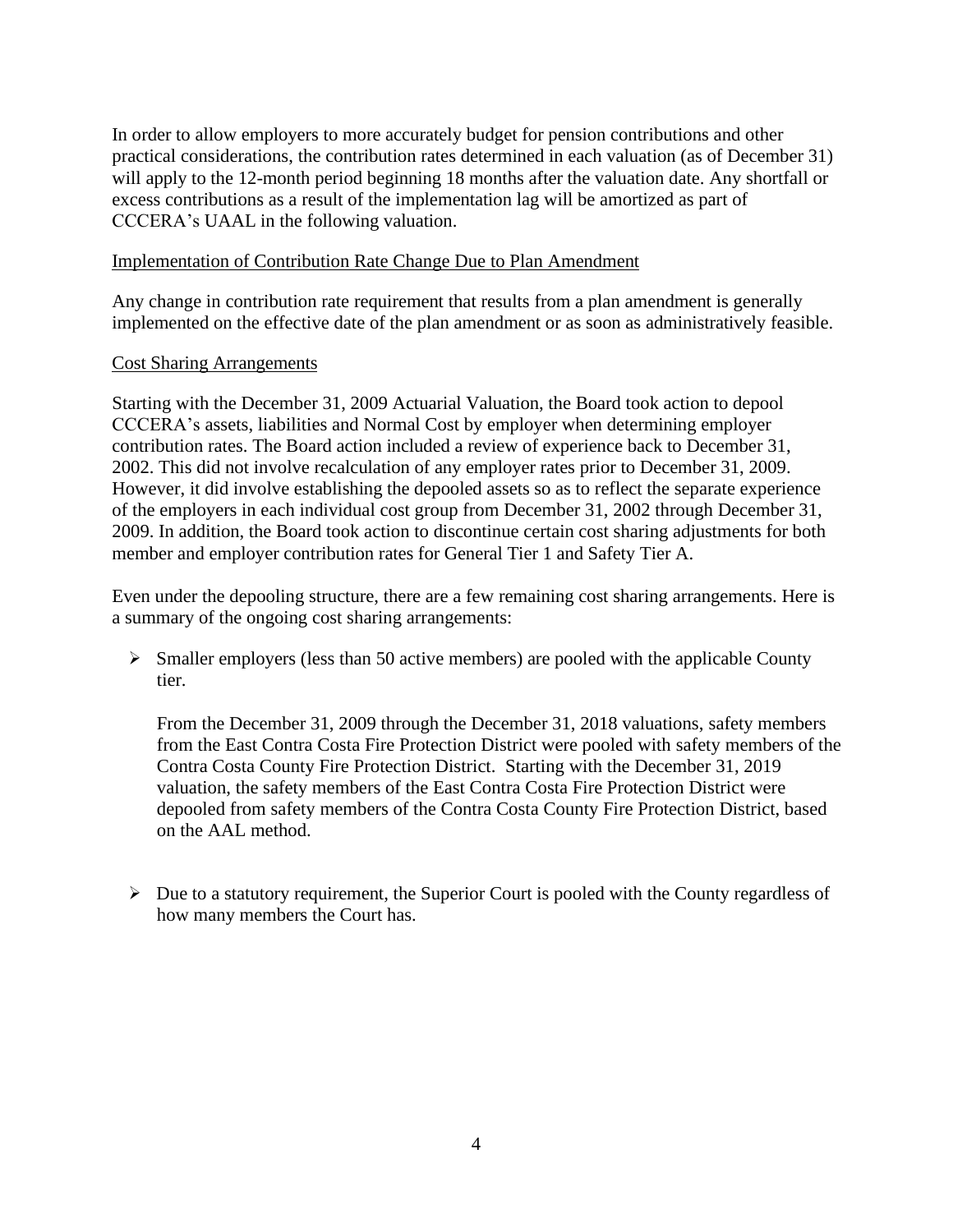➢ UAAL costs are pooled between Cost Group 1 and Cost Group 2 which represent General County and Small Districts for Tiers 1 and 3. UAAL costs are also pooled for Cost Groups 7 and 9 which are Safety County Tiers A and C.

This was done because Cost Group 1 and Cost Group 7 had active members but were generally closed to new members. $\frac{1}{2}$  If the UAAL for these two cost groups is not pooled with another cost group that is open to new active members then the UAAL rate for these generally closed cost groups would increase substantially in future years. This is due to the fact that the UAAL for CCCERA is amortized as a level percent of payroll and the payroll growth for the generally closed cost group would be less than the payroll growth assumption. This will help stabilize the employer contribution rates for the mostly closed Cost Group 1 and Cost Group 7. Normal Cost rates for those cost groups are not pooled.

There are some substantial differences between the Safety Tier A Enhanced and Safety Tier C Enhanced benefits, such as the period over which final average salaries are determined and the COLA. However, since the County is the only employer in these two cost groups, they will be the only employer affected by this particular pooling.

## Employer/Member Cost Sharing

#### The Cost Impact of Leave Cashouts

CCCERA's Basic and COLA member rates for members with membership dates before January 1, 2013 are increased to anticipate leave cashouts in the final year of employment using the same leave cashout assumptions adopted by the Board for the actuarial valuation for projecting benefit payments.

## The Cost Impact of Service from Unused Sick Leave Conversion

Pursuant to Government Code Section 31641.01, for members with membership dates before January 1, 2013, the cost of this benefit will be charged only to employers and will not affect member contribution rates.

Employer/Member cost sharing arrangements are subject to modification under Government Code Section 31631.5, and any such modifications would be incorporated into the determination of the employer and member contribution rates.

#### Additional Employer UAAL Payments

Absent any specific action by the Board, any additional employer payments towards the UAAL (including those from Pension Obligation Bonds (POBs) will be accepted by CCCERA in exchange for a corresponding reduction in the employer's UAAL contribution rate over period(s)

<sup>2</sup> That changed when the two Cost Groups became open again with the implementation of new Tiers 4 and D by the employers in Cost Groups 1 and 7, respectively, following the passage of California Public Employees' Pension Reform Act of 2013.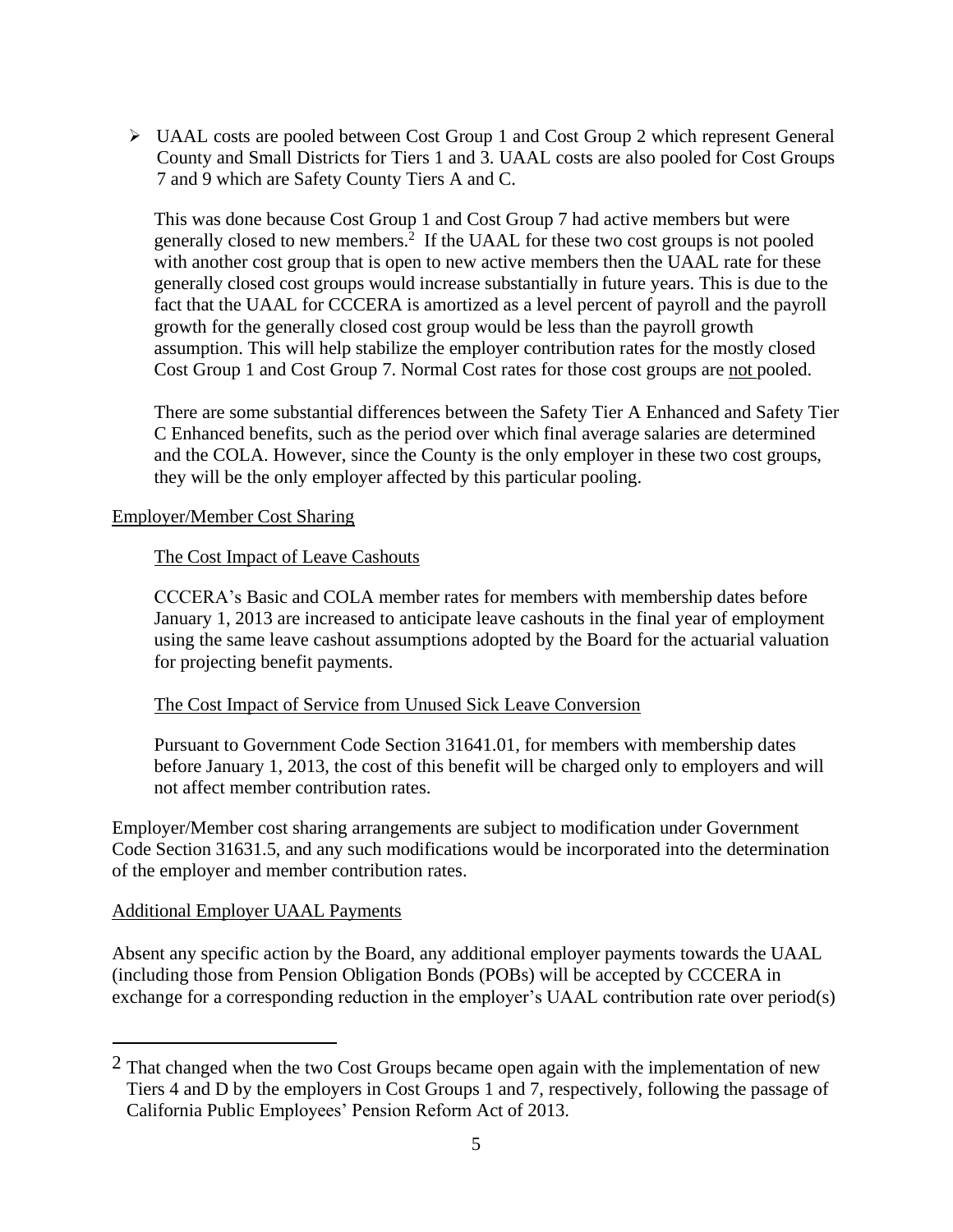and in a manner consistent with that employer's outstanding UAAL amortization layers and payments.

The outstanding balance of the additional UAAL payment is tracked separately in a manner consistent with the procedure used to track the UAAL amortization layers. It will be credited with earnings at CCCERA's investment return assumption in effect at each valuation date and reduced by the dollar amount of the annual reduction in the employer's UAAL contributions due to the prepayment.

Unless otherwise directed by the Board, the dollar amount of the annual reduction in the employer's UAAL contributions due to the additional UAAL payment will be based on amortizing (as a level percentage of payroll) the outstanding balance of the additional UAAL payment amount over the same period as used for actuarial gains and losses, using CCCERA's investment return and payroll growth assumptions in effect at each valuation date.

The reduction in the UAAL contribution rate will then equal the dollar amount of reduction in the employer's UAAL contributions divided by the employer's expected payroll for the year following the valuation date. Rate reductions will apply starting on July 1 following receipt of the payment. The additional UAAL payment amount will be discounted back to the valuation date for which the contribution rates from that valuation become effective on that July 1.

The separate tracking of the outstanding balance applies only to employers that are in a cost group with more than one employer. For employers that are in their own cost group, the additional UAAL payment amount is directly added to the assets of their cost group. Separate tracking of the outstanding balance of the additional UAAL payment is not needed in this situation as the additional UAAL payment will automatically reduce the employer's UAAL contributions.

## Employers with Declining Covered Payrolls

Refer to the Declining Employer Payroll Actuarial Funding Policy for more information.

## **POLICY REVIEW**

The Board of Retirement will review this Policy at least every three (3) years to ensure that it remains relevant and appropriate.

## **HISTORY**

Adopted: 2/26/2014

Amended: 8/13/2014, 5/22/2019, 10/14/2020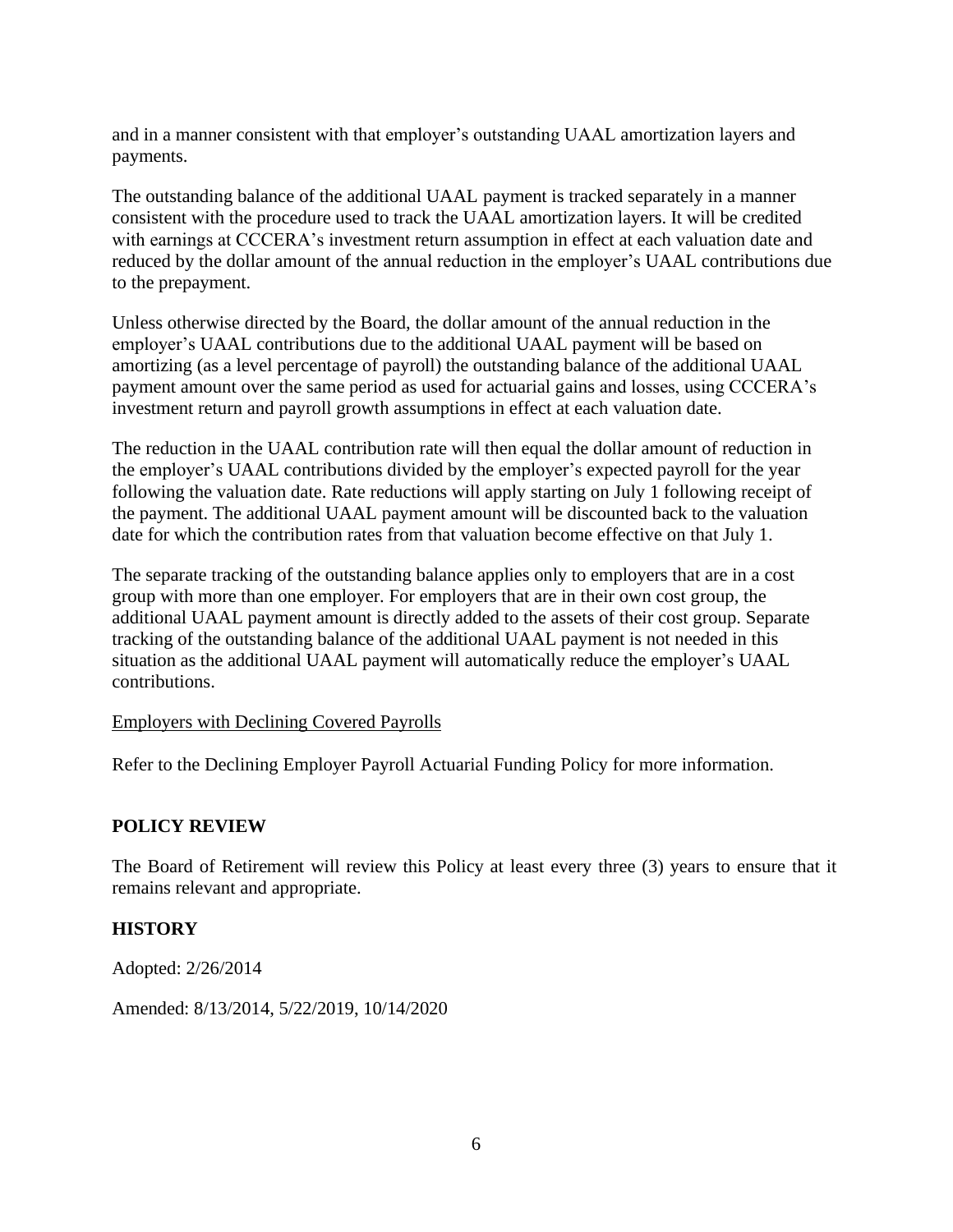## **GLOSSARY OF FUNDING POLICY TERMS:**

- **Present Value of Benefits (PVB) or total cost**: the "value" at a particular point in time of all projected future benefit payments for current plan members. The "future benefit payments" and the "value" of those payments are determined using actuarial assumptions as to future events. Examples of these assumptions are estimates of retirement patterns, salary increases, investment returns, etc. Another way to think of the PVB is that if the plan has assets equal to the PVB and all actuarial assumptions are met, then no future contributions would be needed to provide all future service benefits for all members, including future service and salary increases for active members.
- **Actuarial Cost Method:** allocates a portion of the total cost (PVB) to each year of service, both past service and future service.
- **Normal Cost (NC):** the cost allocated under the Actuarial Cost Method to each year of active member service.
- **Entry Age Actuarial Cost Method:** A funding method that calculates the Normal Cost as a level percentage of pay over the expected working lifetime of the plan's members.
- **Actuarial Accrued Liability (AAL)**: the value at a particular point in time of all past Normal Costs. This is the amount of assets the plan would have today if the current plan provisions, actuarial assumptions and participant data had always been in effect, contributions equal to the Normal Cost had been made and all actuarial assumptions came true. Note that for inactive members the AAL equals the entire PVB.
- **Market Value of Assets:** the fair value of assets of the plan as reported in the plan's audited financial statements.
- **Actuarial Value of Assets (AVA) or smoothed value:** a market-related value of the plan assets for determining contribution requirements. The AVA tracks the market value of assets over time, smoothes out short term fluctuations in market values and produces a smoother pattern of UAALs and contributions than would result from using market value.
- **Valuation Value of Assets (VVA):** the value of assets used in the actuarial valuation to determine contribution rate requirements. It is equal to the Actuarial Value of Assets reduced by the value of any non-valuation reserves.
- **Unfunded Actuarial Accrued Liability (UAAL):** the positive difference, if any, between the AAL and the VVA.
- **Surplus:** the positive difference, if any, between the VVA and the AAL.
- **Actuarial Value Funded Ratio:** the ratio of the VVA to the AAL.
- **Market Value Funded Ratio:** the ratio of the MVA to the AAL.